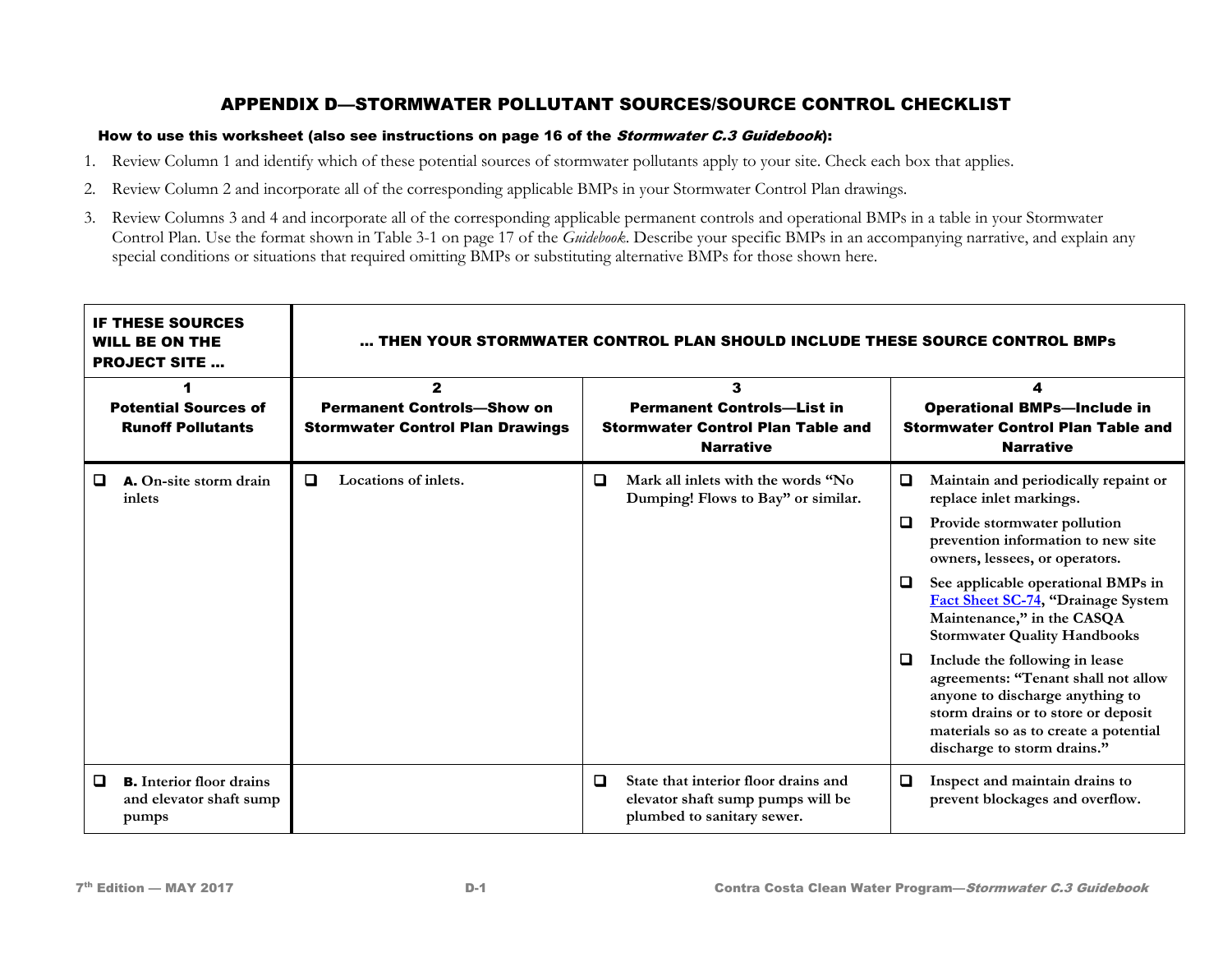| <b>IF THESE SOURCES</b><br><b>WILL BE ON THE</b><br><b>PROJECT SITE </b> |                                                                   | THEN YOUR STORMWATER CONTROL PLAN SHOULD INCLUDE THESE SOURCE CONTROL BMPs                   |                                                                                                                                                                                                                                                                                                                      |                                                                                                        |                                                                                                                                                                                                                                                                                                                                                                                                                                                                                                                                                                                                                                                                                                                                                                                                  |                                                                                                         |                                                                                                                                                                                                                                                                                      |
|--------------------------------------------------------------------------|-------------------------------------------------------------------|----------------------------------------------------------------------------------------------|----------------------------------------------------------------------------------------------------------------------------------------------------------------------------------------------------------------------------------------------------------------------------------------------------------------------|--------------------------------------------------------------------------------------------------------|--------------------------------------------------------------------------------------------------------------------------------------------------------------------------------------------------------------------------------------------------------------------------------------------------------------------------------------------------------------------------------------------------------------------------------------------------------------------------------------------------------------------------------------------------------------------------------------------------------------------------------------------------------------------------------------------------------------------------------------------------------------------------------------------------|---------------------------------------------------------------------------------------------------------|--------------------------------------------------------------------------------------------------------------------------------------------------------------------------------------------------------------------------------------------------------------------------------------|
| 1<br><b>Potential Sources of</b><br><b>Runoff Pollutants</b>             |                                                                   | $\mathbf{2}$<br><b>Permanent Controls-Show on</b><br><b>Stormwater Control Plan Drawings</b> |                                                                                                                                                                                                                                                                                                                      | 3<br><b>Permanent Controls-List in</b><br><b>Stormwater Control Plan Table and</b><br><b>Narrative</b> |                                                                                                                                                                                                                                                                                                                                                                                                                                                                                                                                                                                                                                                                                                                                                                                                  | 4<br><b>Operational BMPs-Include in</b><br><b>Stormwater Control Plan Table and</b><br><b>Narrative</b> |                                                                                                                                                                                                                                                                                      |
| Q                                                                        | <b>C.</b> Interior parking<br>garages                             |                                                                                              |                                                                                                                                                                                                                                                                                                                      | $\Box$                                                                                                 | State that parking garage floor drains<br>will be plumbed to the sanitary sewer.                                                                                                                                                                                                                                                                                                                                                                                                                                                                                                                                                                                                                                                                                                                 |                                                                                                         | Inspect and maintain drains to<br>prevent blockages and overflow.                                                                                                                                                                                                                    |
| u                                                                        | <b>D1.</b> Need for future<br>indoor & structural pest<br>control |                                                                                              |                                                                                                                                                                                                                                                                                                                      | u.                                                                                                     | Note building design features that<br>discourage entry of pests.                                                                                                                                                                                                                                                                                                                                                                                                                                                                                                                                                                                                                                                                                                                                 | Q                                                                                                       | Provide Integrated Pest Management<br>information to owners, lessees, and<br>operators.                                                                                                                                                                                              |
| □                                                                        | D2. Landscape/<br><b>Outdoor Pesticide Use</b>                    | $\Box$<br>Q<br>□                                                                             | Show locations of native trees or<br>areas of shrubs and ground cover to<br>be undisturbed and retained.<br>Show self-retaining landscape<br>areas, if any.<br>Show stormwater treatment and<br>hydrograph modification<br>management BMPs. (See<br>instructions in Chapter 3, Step 5<br>and guidance in Chapter 5.) | $\Box$<br>$\Box$<br>$\Box$<br>$\Box$<br>$\Box$                                                         | State that final landscape plans will<br>accomplish all of the following.<br>Preserve existing native trees, shrubs,<br>and ground cover to the maximum<br>extent possible.<br>Design landscaping to minimize<br>irrigation and runoff, to promote<br>surface infiltration where appropriate,<br>and to minimize the use of fertilizers<br>and pesticides that can contribute to<br>stormwater pollution.<br>Where landscaped areas are used to<br>retain or detain stormwater, specify<br>plants that are tolerant of saturated<br>soil conditions.<br>Consider using pest-resistant plants,<br>especially adjacent to hardscape.<br>To insure successful establishment,<br>select plants appropriate to site soils,<br>slopes, climate, sun, wind, rain, land<br>use, air movement, ecological | Q<br>□<br>O                                                                                             | Maintain landscaping using<br>minimum or no pesticides.<br>See applicable operational BMPs in<br>Fact Sheet SC-41, "Building and<br>Grounds Maintenance," in the<br><b>CASQA Stormwater Quality</b><br>Handbooks<br>Provide IPM information to new<br>owners, lessees and operators. |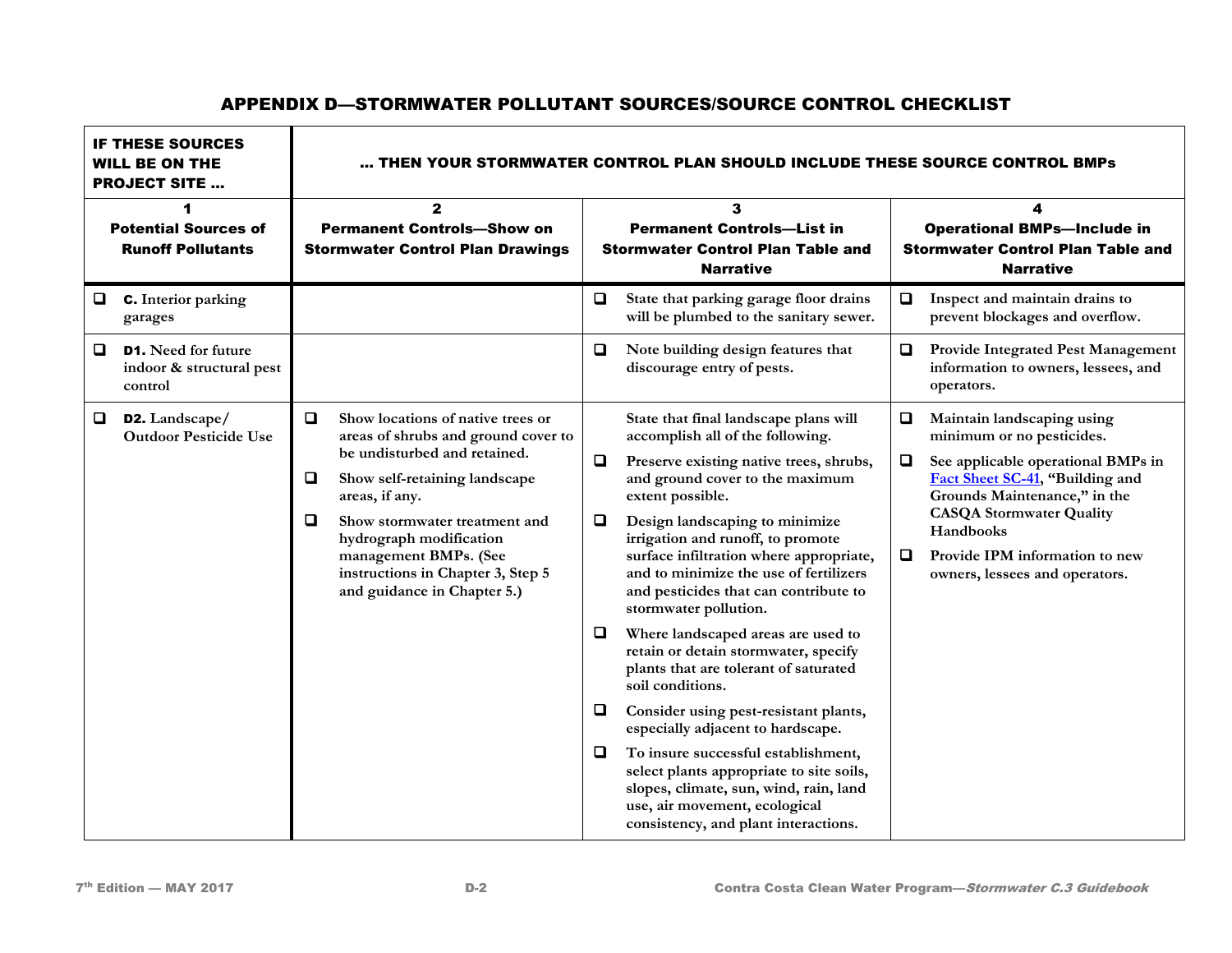| <b>IF THESE SOURCES</b><br><b>WILL BE ON THE</b><br><b>PROJECT SITE </b> |                                                                                 | THEN YOUR STORMWATER CONTROL PLAN SHOULD INCLUDE THESE SOURCE CONTROL BMPs                   |                                                                                                                                                                                                                                                                                                                                                                        |                                                                                                        |                                                                                                                                                                                                                      |                                                                                                         |                                                                                                                                                                                                                        |
|--------------------------------------------------------------------------|---------------------------------------------------------------------------------|----------------------------------------------------------------------------------------------|------------------------------------------------------------------------------------------------------------------------------------------------------------------------------------------------------------------------------------------------------------------------------------------------------------------------------------------------------------------------|--------------------------------------------------------------------------------------------------------|----------------------------------------------------------------------------------------------------------------------------------------------------------------------------------------------------------------------|---------------------------------------------------------------------------------------------------------|------------------------------------------------------------------------------------------------------------------------------------------------------------------------------------------------------------------------|
| <b>Potential Sources of</b><br><b>Runoff Pollutants</b>                  |                                                                                 | $\mathbf{2}$<br><b>Permanent Controls-Show on</b><br><b>Stormwater Control Plan Drawings</b> |                                                                                                                                                                                                                                                                                                                                                                        | 3<br><b>Permanent Controls-List in</b><br><b>Stormwater Control Plan Table and</b><br><b>Narrative</b> |                                                                                                                                                                                                                      | 4<br><b>Operational BMPs-Include in</b><br><b>Stormwater Control Plan Table and</b><br><b>Narrative</b> |                                                                                                                                                                                                                        |
| □                                                                        | E. Pools, spas, ponds,<br>decorative fountains,<br>and other water<br>features. | 0                                                                                            | Show location of water feature and<br>a sanitary sewer cleanout in an<br>accessible area within 10 feet.<br>(Exception: Public pools must be<br>plumbed according to County<br>Department of Environmental<br>Health Guidelines.)                                                                                                                                      |                                                                                                        | If the local municipality requires pools<br>to be plumbed to the sanitary sewer,<br>place a note on the plans and state in<br>the narrative that this connection will<br>be made according to local<br>requirements. | Q                                                                                                       | See applicable operational BMPs in<br>Fact Sheet SC-72, "Fountain and<br>Pool Maintenance," in the CASQA<br><b>Stormwater Quality Handbooks</b>                                                                        |
| ◻                                                                        | <b>F.</b> Food service                                                          | o<br>O                                                                                       | For restaurants, grocery stores, and<br>other food service operations, show<br>location (indoors or in a covered<br>area outdoors) of a floor sink or<br>other area for cleaning floor mats,<br>containers, and equipment.<br>On the drawing, show a note that<br>this drain will be connected to a<br>grease interceptor before<br>discharging to the sanitary sewer. | 0<br>$\Box$                                                                                            | Describe the location and features of<br>the designated cleaning area.<br>Describe the items to be cleaned in<br>this facility and how it has been sized<br>to insure that the largest items can be<br>accommodated. | 0                                                                                                       | See the brochure, "Water Pollution<br><b>Prevention Tips to Protect Water</b><br><b>Quality and Keep Your Food Service</b><br>Facility Clean." Provide this<br>brochure to new site owners, lessees,<br>and operators. |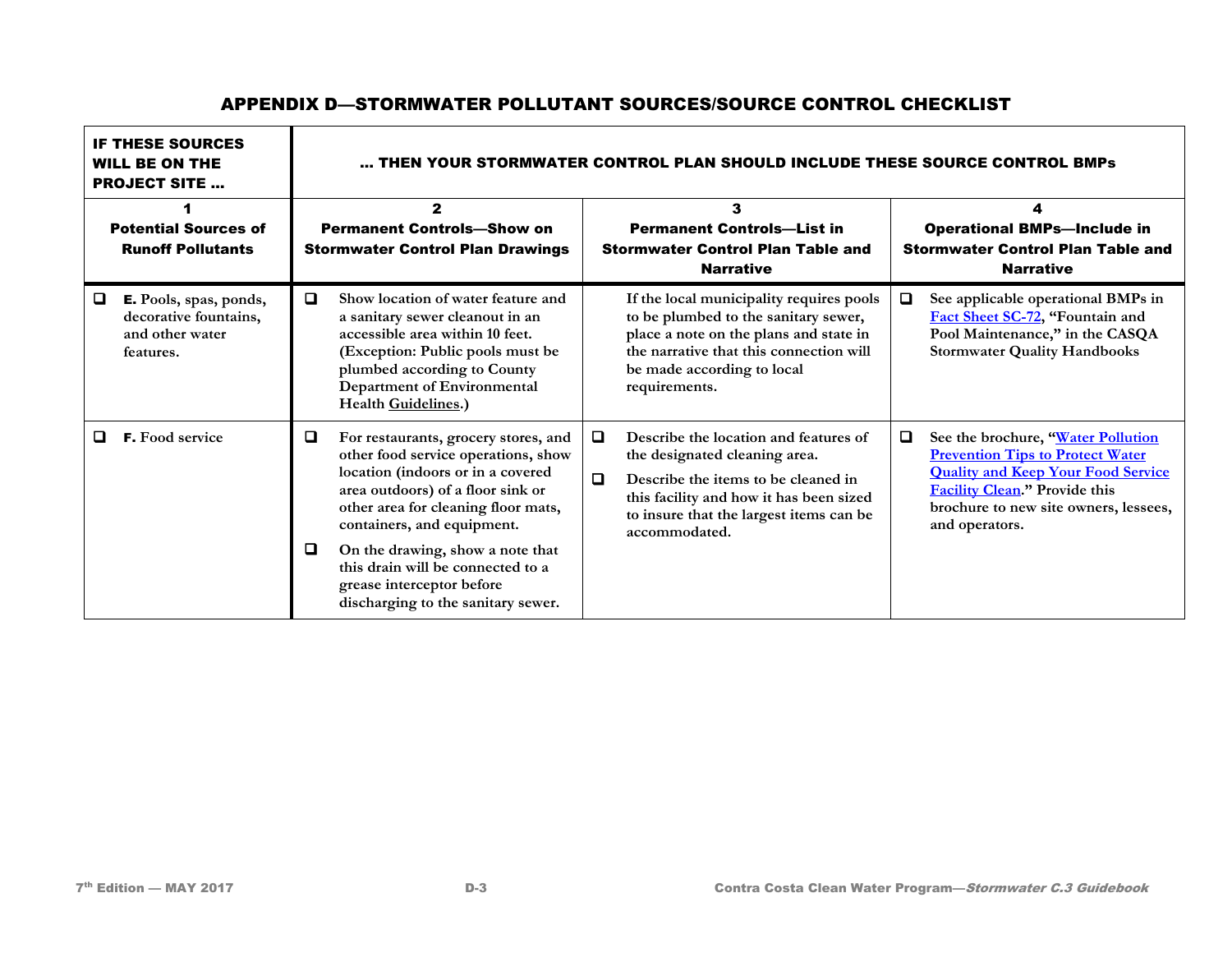#### IF THESE SOURCES WILL BE ON THE PROJECT SITE … … THEN YOUR STORMWATER CONTROL PLAN SHOULD INCLUDE THESE SOURCE CONTROL BMPs 1 Potential Sources of Runoff Pollutants 2 Permanent Controls—Show on Stormwater Control Plan Drawings 3 Permanent Controls—List in Stormwater Control Plan Table and Narrative 4 Operational BMPs—Include in Stormwater Control Plan Table and Narrative G. **Refuse areas**  $\Box$  $\Box$ **Show where site refuse and recycled materials will be handled and stored for pickup. See local municipal requirements for sizes and other details of refuse areas. If dumpsters or other receptacles are outdoors, show how the designated area will be covered, graded, and paved to prevent runon and show locations of berms to prevent runoff from the area. Any drains from dumpsters, compactors, and tallow bin areas shall be connected to a grease removal device before discharge to sanitary sewer.**  $\Box$  $\Box$ **State how site refuse will be handled and provide supporting detail to what is shown on plans. State that signs will be posted on or near dumpsters with the words "Do not dump hazardous materials here" or similar. State how the following will be implemented: Provide adequate number of receptacles. Inspect receptacles regularly; repair or replace leaky receptacles. Keep receptacles covered. Prohibit/prevent dumping of liquid or hazardous wastes. Post "no hazardous materials" signs. Inspect and pick up litter daily and clean up spills immediately. Keep spill control materials available onsite. Se[e Fact Sheet SC-34,](https://www.casqa.org/sites/default/files/BMPHandbooks/sc-34_municipal_2003.pdf) "Waste Handling and Disposal" in the CASQA Stormwater Quality Handbooks H.** Industrial processes.  $\Box$  Show process area.  $\Box$  If industrial processes are to be **located on site, state: "All process activities to be performed indoors. No processes to drain to exterior or to storm drain system." See Fact Sheet SC-10, ["Non-](https://www.casqa.org/sites/default/files/BMPHandbooks/sc-10_municipal_2003.pdf)[Stormwater Discharges"](https://www.casqa.org/sites/default/files/BMPHandbooks/sc-10_municipal_2003.pdf) in the CASQA Stormwater Quality Handbooks**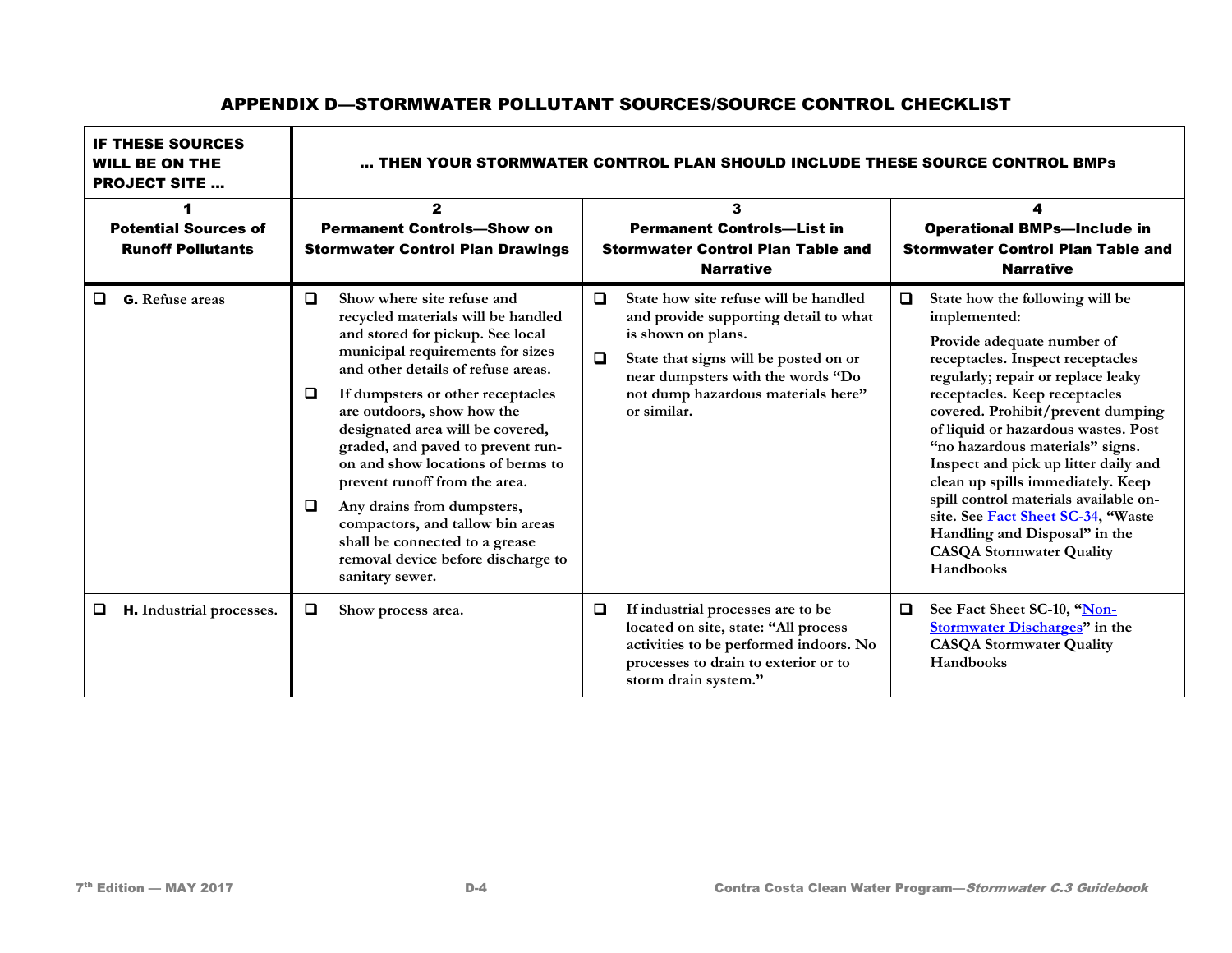### IF THESE SOURCES WILL BE ON THE PROJECT SITE … … THEN YOUR STORMWATER CONTROL PLAN SHOULD INCLUDE THESE SOURCE CONTROL BMPs 1 Potential Sources of Runoff Pollutants 2 Permanent Controls—Show on Stormwater Control Plan Drawings 3 Permanent Controls—List in Stormwater Control Plan Table and **Narrative** 4 Operational BMPs—Include in Stormwater Control Plan Table and Narrative I. **Outdoor storage of equipment or materials. (See rows J and K for source control measures for vehicle cleaning, repair, and maintenance.)**  $\Box$  $\Box$  $\Box$ **Show any outdoor storage areas, including how materials will be covered. Show how areas will be graded and bermed to prevent runon or run-off from area. Storage of non-hazardous liquids shall be covered by a roof and/or drain to the sanitary sewer system, and be contained by berms, dikes, liners, or vaults. Storage of hazardous materials and wastes must be in compliance with the local hazardous materials ordinance and a Hazardous Materials Management Plan for the site. Include a detailed description of materials to be stored, storage areas, and structural features to prevent pollutants from entering storm drains. Where appropriate, reference documentation of compliance with the requirements of Contra Costa Hazardous Materials Programs for: Hazardous Waste Generation Hazardous Materials Release Response and Inventory California Accidental Release (CalARP) Aboveground Storage Tank Uniform Fire Code Article 80 Section 103(b) & (c) 1991 Underground Storage Tank [www.cchealth.org/groups/hazmat/](http://www.cchealth.org/groups/hazmat/) See th[e Fact Sheets SC-31,](https://www.casqa.org/sites/default/files/BMPHandbooks/sc-31_municipal_2003.pdf) "Outdoor Liquid Container Storage" an[d SC-](https://www.casqa.org/sites/default/files/BMPHandbooks/sc-33_municipal_2003.pdf)[33,](https://www.casqa.org/sites/default/files/BMPHandbooks/sc-33_municipal_2003.pdf) "Outdoor Storage of Raw Materials " in the CASQA Stormwater Quality Handbooks**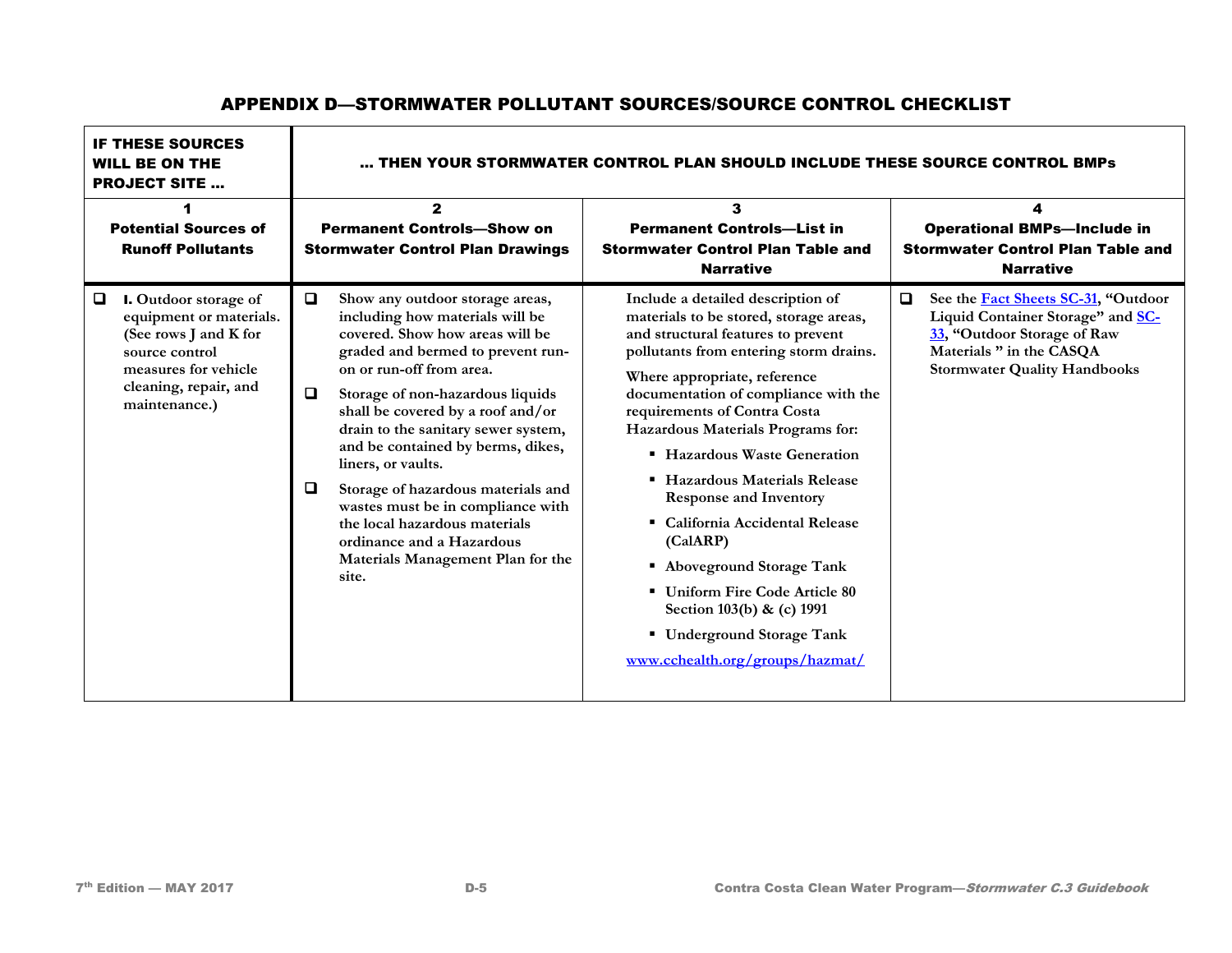| <b>IF THESE SOURCES</b><br><b>WILL BE ON THE</b><br><b>PROJECT SITE </b> | THEN YOUR STORMWATER CONTROL PLAN SHOULD INCLUDE THESE SOURCE CONTROL BMPs                                                                                                                                                                                                                                                                                                                                                                                                                                                                                                                                                                                                                                                                                                                                                                                                                                                                                                                                                              |                                                                                                                                                          |                                                                                                                                                                                                                                                                                                                                                                                                      |  |  |  |  |
|--------------------------------------------------------------------------|-----------------------------------------------------------------------------------------------------------------------------------------------------------------------------------------------------------------------------------------------------------------------------------------------------------------------------------------------------------------------------------------------------------------------------------------------------------------------------------------------------------------------------------------------------------------------------------------------------------------------------------------------------------------------------------------------------------------------------------------------------------------------------------------------------------------------------------------------------------------------------------------------------------------------------------------------------------------------------------------------------------------------------------------|----------------------------------------------------------------------------------------------------------------------------------------------------------|------------------------------------------------------------------------------------------------------------------------------------------------------------------------------------------------------------------------------------------------------------------------------------------------------------------------------------------------------------------------------------------------------|--|--|--|--|
| 1<br><b>Potential Sources of</b><br><b>Runoff Pollutants</b>             | $\mathbf{2}$<br><b>Permanent Controls-Show on</b><br><b>Stormwater Control Plan Drawings</b>                                                                                                                                                                                                                                                                                                                                                                                                                                                                                                                                                                                                                                                                                                                                                                                                                                                                                                                                            | 3<br><b>Permanent Controls-List in</b><br><b>Stormwater Control Plan Table and</b><br><b>Narrative</b>                                                   | 4<br><b>Operational BMPs-Include in</b><br><b>Stormwater Control Plan Table and</b><br><b>Narrative</b>                                                                                                                                                                                                                                                                                              |  |  |  |  |
| J. Vehicle and<br>$\Box$<br><b>Equipment Cleaning</b>                    | $\Box$<br>Show on drawings as appropriate:<br>(1) Commercial/industrial facilities<br>having vehicle/equipment cleaning<br>needs shall either provide a<br>covered, bermed area for washing<br>activities or discourage<br>vehicle/equipment washing by<br>removing hose bibs and installing<br>signs prohibiting such uses.<br>(2) Multi-dwelling complexes shall<br>have a paved, bermed, and covered<br>car wash area (unless car washing<br>is prohibited on-site and hoses are<br>provided with an automatic shut-<br>off to discourage such use).<br>(3) Washing areas for cars, vehicles,<br>and equipment shall be paved,<br>designed to prevent run-on to or<br>runoff from the area, and plumbed<br>to drain to the sanitary sewer.<br>(4) Commercial car wash facilities<br>shall be designed such that no<br>runoff from the facility is<br>discharged to the storm drain<br>system. Wastewater from the<br>facility shall discharge to the<br>sanitary sewer, or a wastewater<br>reclamation system shall be<br>installed. | If a car wash area is not provided,<br>$\Box$<br>describe measures taken to discourage<br>on-site car washing and explain how<br>these will be enforced. | Describe operational measures to<br>implement the following (if<br>applicable):<br>Washwater from vehicle and<br>0<br>equipment washing operations shall<br>not be discharged to the storm drain<br>system.<br>Car dealerships and similar may<br>0<br>rinse cars with water only.<br>See Fact Sheet SC-21, "Vehicle and<br>Equipment Cleaning," in the CASQA<br><b>Stormwater Quality Handbooks</b> |  |  |  |  |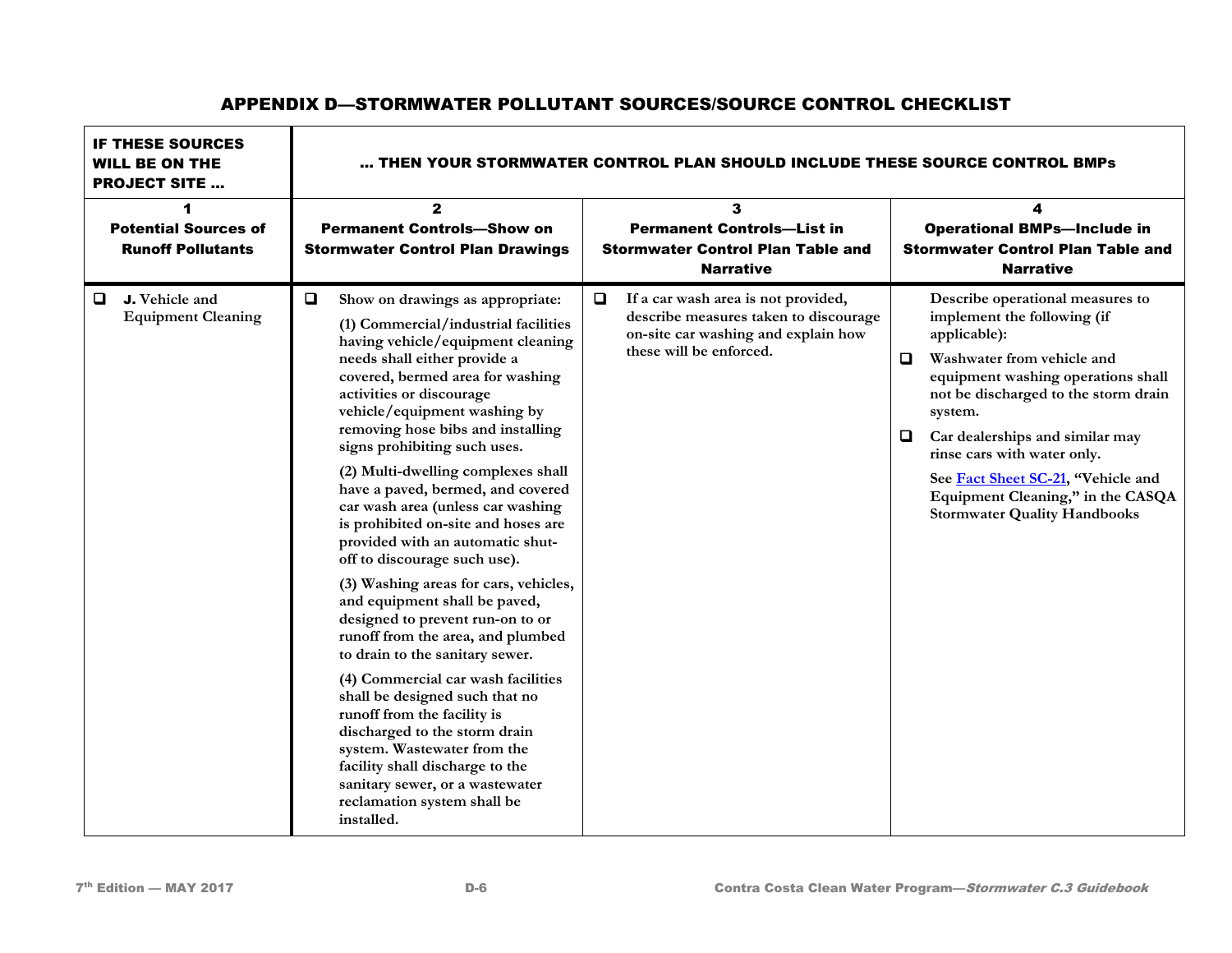| <b>IF THESE SOURCES</b><br><b>WILL BE ON THE</b><br><b>PROJECT SITE </b> | THEN YOUR STORMWATER CONTROL PLAN SHOULD INCLUDE THESE SOURCE CONTROL BMPs                                                                                                                                                                                                                                                                                                                                                                                                                                                                                                                                                                                                                                                                                                                                  |                                                                                                                                                                                                                                                                                                                                                                                                                                                                                                                                                                                                                                                                                  |                                                                                                                                                                                                                                                                                                                                                                                                                                                                                                                                                                                                                                                                                                                                                                                                                                                                                 |  |  |  |  |
|--------------------------------------------------------------------------|-------------------------------------------------------------------------------------------------------------------------------------------------------------------------------------------------------------------------------------------------------------------------------------------------------------------------------------------------------------------------------------------------------------------------------------------------------------------------------------------------------------------------------------------------------------------------------------------------------------------------------------------------------------------------------------------------------------------------------------------------------------------------------------------------------------|----------------------------------------------------------------------------------------------------------------------------------------------------------------------------------------------------------------------------------------------------------------------------------------------------------------------------------------------------------------------------------------------------------------------------------------------------------------------------------------------------------------------------------------------------------------------------------------------------------------------------------------------------------------------------------|---------------------------------------------------------------------------------------------------------------------------------------------------------------------------------------------------------------------------------------------------------------------------------------------------------------------------------------------------------------------------------------------------------------------------------------------------------------------------------------------------------------------------------------------------------------------------------------------------------------------------------------------------------------------------------------------------------------------------------------------------------------------------------------------------------------------------------------------------------------------------------|--|--|--|--|
| <b>Potential Sources of</b><br><b>Runoff Pollutants</b>                  | $\mathbf{2}$<br><b>Permanent Controls-Show on</b><br><b>Stormwater Control Plan Drawings</b>                                                                                                                                                                                                                                                                                                                                                                                                                                                                                                                                                                                                                                                                                                                | 3<br><b>Permanent Controls-List in</b><br><b>Stormwater Control Plan Table and</b><br><b>Narrative</b>                                                                                                                                                                                                                                                                                                                                                                                                                                                                                                                                                                           | 4<br><b>Operational BMPs-Include in</b><br><b>Stormwater Control Plan Table and</b><br><b>Narrative</b>                                                                                                                                                                                                                                                                                                                                                                                                                                                                                                                                                                                                                                                                                                                                                                         |  |  |  |  |
| $\Box$<br>K. Vehicle/Equipment<br>Repair and<br>Maintenance              | $\Box$<br>Accommodate all vehicle<br>equipment repair and maintenance<br>indoors. Or designate an outdoor<br>work area and design the area to<br>prevent run-on and runoff of<br>stormwater.<br>□<br>Show secondary containment for<br>exterior work areas where motor<br>oil, brake fluid, gasoline, diesel<br>fuel, radiator fluid, acid-containing<br>batteries or other hazardous<br>materials or hazardous wastes are<br>used or stored. Drains shall not be<br>installed within the secondary<br>containment areas.<br>$\Box$<br>Add a note on the plans that states<br>either (1) there are no floor drains,<br>or (2) floor drains are connected to<br>wastewater pretreatment systems<br>prior to discharge to the sanitary<br>sewer and an industrial waste<br>discharge permit will be obtained. | $\Box$<br>State that no vehicle repair or<br>maintenance will be done outdoors, or<br>else describe the required features of<br>the outdoor work area.<br>$\Box$<br>State that there are no floor drains or if<br>there are floor drains, note the agency<br>from which an industrial waste<br>discharge permit will be obtained and<br>that the design meets that agency's<br>requirements.<br>$\Box$<br>State that there are no tanks,<br>containers or sinks to be used for parts<br>cleaning or rinsing or, if there are, note<br>the agency from which an industrial<br>waste discharge permit will be<br>obtained and that the design meets<br>that agency's requirements. | In the Stormwater Control Plan, note<br>that all of the following restrictions<br>apply to use the site:<br>0<br>No person shall dispose of, nor<br>permit the disposal, directly or<br>indirectly of vehicle fluids, hazardous<br>materials, or rinsewater from parts<br>cleaning into storm drains.<br>$\Box$<br>No vehicle fluid removal shall be<br>performed outside a building, nor on<br>asphalt or ground surfaces, whether<br>inside or outside a building, except<br>in such a manner as to ensure that<br>any spilled fluid will be in an area of<br>secondary containment. Leaking<br>vehicle fluids shall be contained or<br>drained from the vehicle<br>immediately.<br>o<br>No person shall leave unattended<br>drip parts or other open containers<br>containing vehicle fluid, unless such<br>containers are in use or in an area of<br>secondary containment. |  |  |  |  |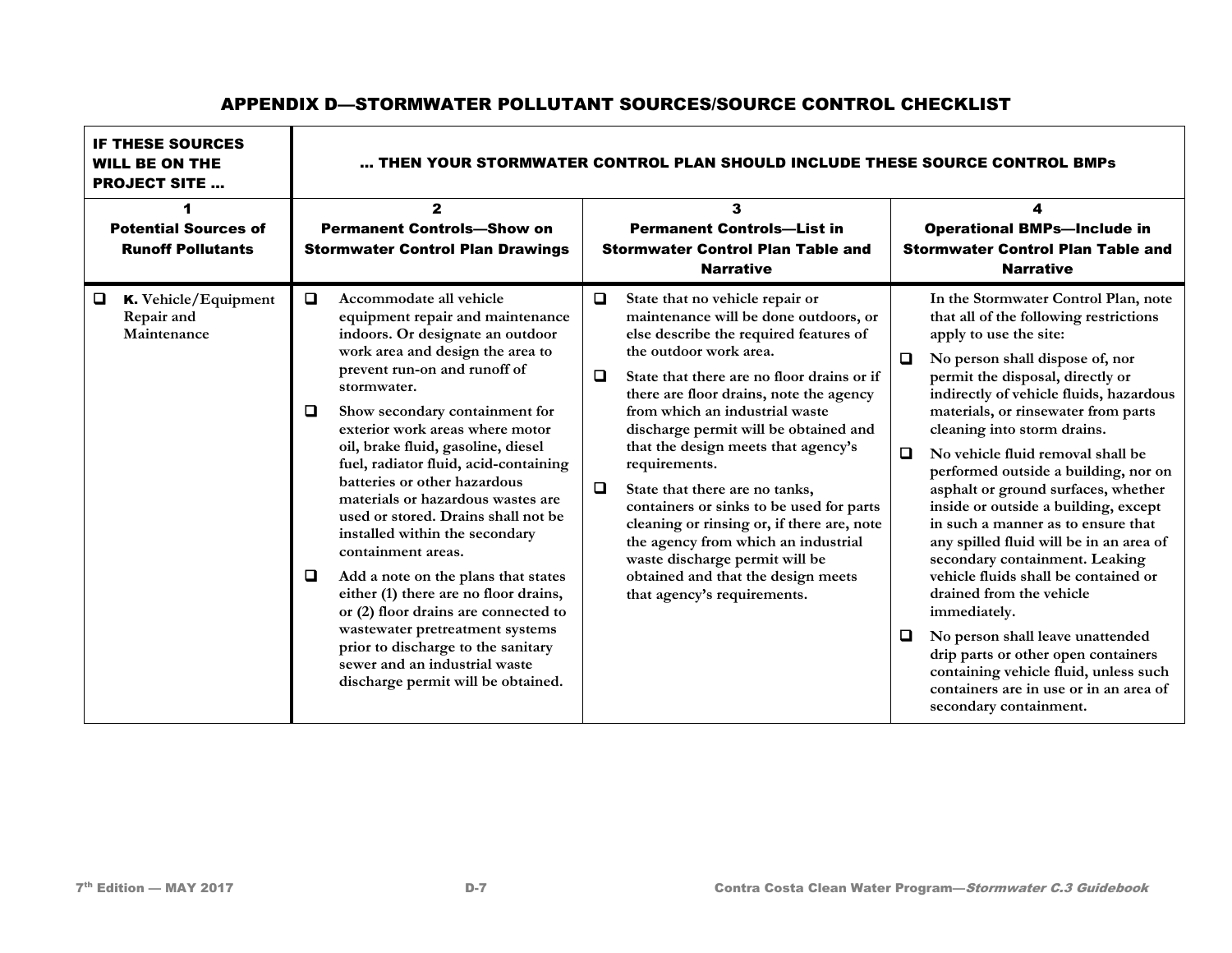<span id="page-7-0"></span>

| <b>IF THESE SOURCES</b><br><b>WILL BE ON THE</b><br><b>PROJECT SITE </b> | THEN YOUR STORMWATER CONTROL PLAN SHOULD INCLUDE THESE SOURCE CONTROL BMPs                                                                                                                                                                                                                                                                                                                                                                                                                                                                                                                                                                                                                                                                                                                         |                                                                                                        |                                                                                                    |  |  |  |
|--------------------------------------------------------------------------|----------------------------------------------------------------------------------------------------------------------------------------------------------------------------------------------------------------------------------------------------------------------------------------------------------------------------------------------------------------------------------------------------------------------------------------------------------------------------------------------------------------------------------------------------------------------------------------------------------------------------------------------------------------------------------------------------------------------------------------------------------------------------------------------------|--------------------------------------------------------------------------------------------------------|----------------------------------------------------------------------------------------------------|--|--|--|
| <b>Potential Sources of</b><br><b>Runoff Pollutants</b>                  | $\mathbf{z}$<br><b>Permanent Controls-Show on</b><br><b>Stormwater Control Plan Drawings</b>                                                                                                                                                                                                                                                                                                                                                                                                                                                                                                                                                                                                                                                                                                       | 3<br><b>Permanent Controls-List in</b><br><b>Stormwater Control Plan Table and</b><br><b>Narrative</b> | <b>Operational BMPs-Include in</b><br><b>Stormwater Control Plan Table and</b><br><b>Narrative</b> |  |  |  |
| L. Fuel Dispensing<br>0<br>Areas                                         | $\Box$<br>Fueling areas <sup>1</sup> shall have<br>impermeable floors (i.e., portland<br>cement concrete or equivalent<br>smooth impervious surface) that<br>are: a) graded at the minimum<br>slope necessary to prevent ponding;<br>and b) separated from the rest of<br>the site by a grade break that<br>prevents run-on of stormwater to<br>the maximum extent practicable.<br>$\Box$<br>Fueling areas shall be covered by a<br>canopy that extends a minimum of<br>ten feet in each direction from each<br>pump. [Alternative: The fueling<br>area must be covered and the<br>cover's minimum dimensions must<br>be equal to or greater than the area<br>within the grade break or fuel<br>dispensing area <sup>1</sup> .] The canopy [or<br>cover] shall not drain onto the<br>fueling area. |                                                                                                        | $\Box$<br>The property owner shall dry sweep<br>the fueling area routinely.                        |  |  |  |

 $\overline{a}$ 

<sup>&</sup>lt;sup>1</sup> The fueling area shall be defined as the area extending a minimum of 6.5 feet from the corner of each fuel dispenser or the length at which the hose and nozzle assembly may be operated plus a **minimum of one foot, whichever is greater.**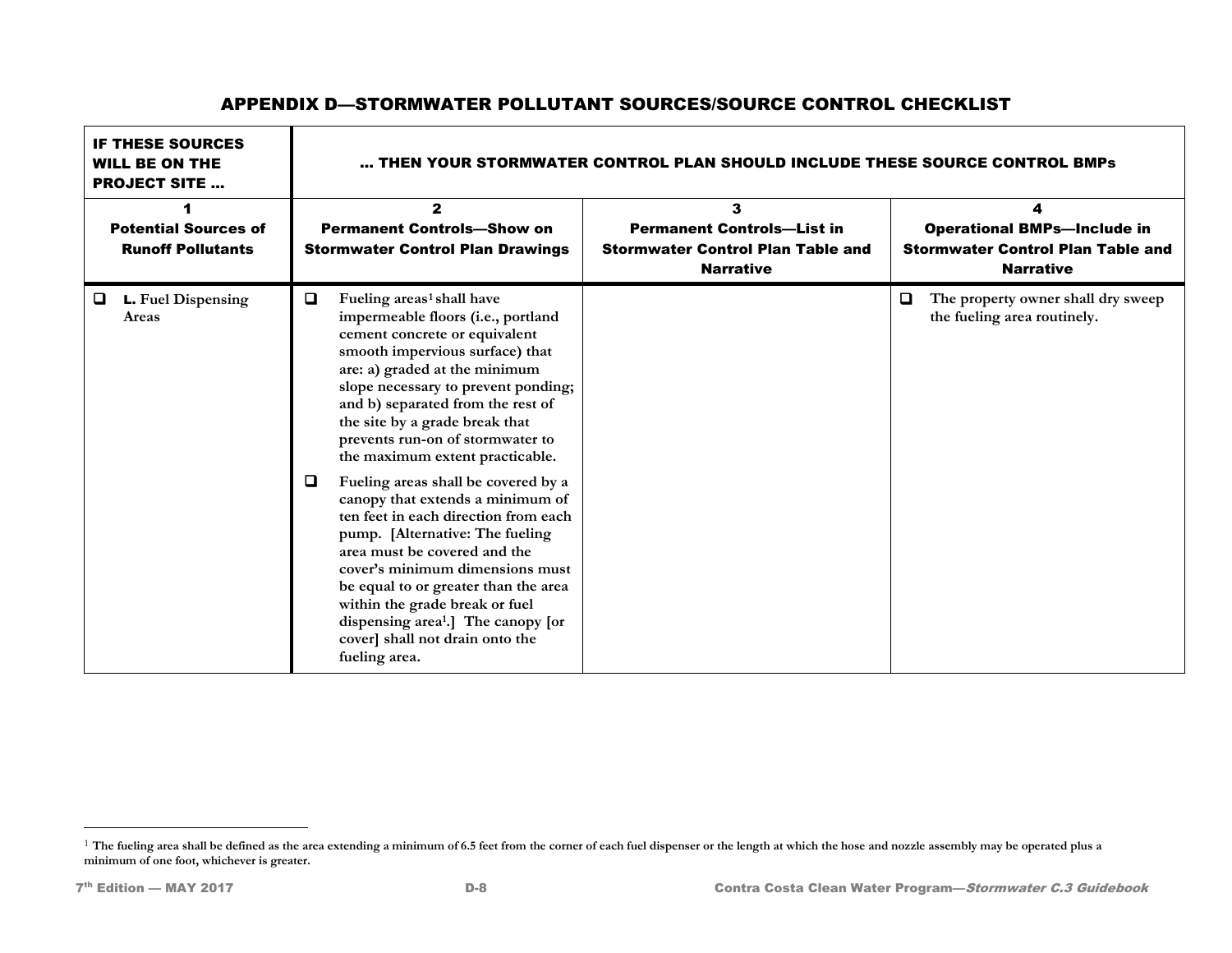### IF THESE SOURCES WILL BE ON THE PROJECT SITE … … THEN YOUR STORMWATER CONTROL PLAN SHOULD INCLUDE THESE SOURCE CONTROL BMPs 1 Potential Sources of Runoff Pollutants 2 Permanent Controls—Show on Stormwater Control Plan Drawings 3 Permanent Controls—List in Stormwater Control Plan Table and Narrative 4 Operational BMPs—Include in Stormwater Control Plan Table and Narrative M. **Loading Docks**  $\Box$  $\Box$ **Show a preliminary design for the loading dock area, including roofing and drainage. Loading docks shall be covered and/or graded to minimize run-on to and runoff from the loading area. Roof downspouts shall be positioned to direct stormwater away from the loading area. Water from loading dock areas shall be drained to the sanitary sewer, or diverted and collected for ultimate discharge to the sanitary sewer. Loading dock areas draining directly to the sanitary sewer shall be equipped with a spill control valve or equivalent device, which shall be kept closed during periods of operation. Provide a roof overhang over the loading area or install door skirts (cowling) at each bay that enclose the end of the trailer. Move loaded and unloaded items See [Fact Sheet SC-30,](https://www.casqa.org/sites/default/files/BMPHandbooks/sc-30_municipal_2003.pdf) "Outdoor indoors as soon as possible. Loading and Unloading," in the CASQA Stormwater Quality Handbooks**  N. **Fire Sprinkler Test Water Provide a means to drain fire sprinkler test water to the sanitary sewer. See the note in [Fact Sheet SC-41,](https://www.casqa.org/sites/default/files/BMPHandbooks/sc-41_municipal_2003.pdf) "Building and Grounds Maintenance," in the CASQA Stormwater Quality Handbooks**